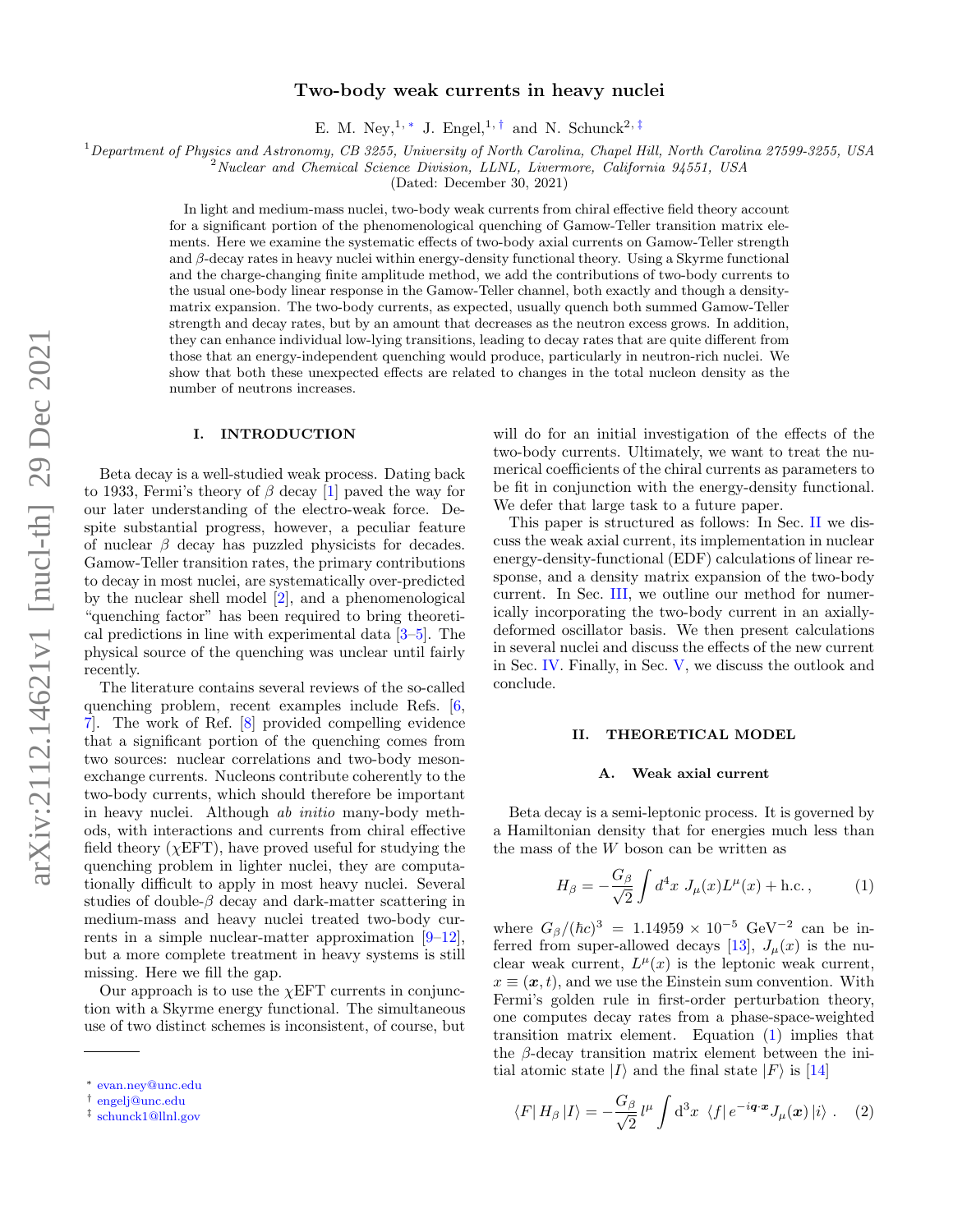In this expression  $\boldsymbol{q}$  is the momentum transferred to leptons and  $l^{\mu}$  is a leptonic matrix element that depends only on initial and final lepton wave functions. The remaining term,  $\langle f| J_\mu(x)|i\rangle$ , is the matrix element of the nuclear current operator between initial and final nuclear states  $|i\rangle$  and  $|f\rangle$ . Because nuclear states are complicated, the nuclear matrix elements cannot be written in closed form. Most often, one invokes the impulse approximation, which takes the nucleus to be a collection of free nucleons, so that the current is represented by a one-nucleon operator.

In the Standard Model, the nuclear current is a sum of vector and axial-vector pieces,  $J_{\mu}(\boldsymbol{x}) = J_{\mu}^{V}(\boldsymbol{x}) + J_{\mu}^{A}(\boldsymbol{x})$ . Here, we consider only the axial current in the limit of zero momentum transfer. The resulting leading-order contributions come from the spatial piece of the fourcurrent. In the non-relativistic impulse approximation this piece is a is a one-body vector operator with the first-quantized form,

<span id="page-1-1"></span>
$$
\mathbf{J}_{1b}^A(\boldsymbol{x}) = -g_A \sum_i \boldsymbol{\sigma}^{(i)} t_{\pm}^{(i)} \delta^3(\boldsymbol{x} - \boldsymbol{r}_i). \tag{3}
$$

The sum is over nucleons in the nucleus,  $g_A \approx 1.27$  [\[15\]](#page-11-11) is the axial-vector coupling,  $x$  is the position  $-$  a  $c$ number argument of the quantum field operator  $J_{1b}^{A}$ and  $r_i$  is an operator describing the location of the  $i<sup>th</sup>$ nucleon relative to the nuclear center of mass. We use the notation  $\boldsymbol{\sigma}^{(i)} \equiv (\sigma_x^{(i)}, \sigma_y^{(i)}, \sigma_z^{(i)})$  and  $\boldsymbol{\tau}^{(i)} \equiv (\tau_x^{(i)}, \tau_y^{(i)}, \tau_z^{(i)})$ for the usual Pauli matrices acting on the two-component spin and isospin vectors of the  $i<sup>th</sup>$  nucleon. We use  $t$  to denote the isospin operators themselves:  $t^{(i)} = \frac{1}{2} \tau^{(i)}$ . The raising/lowering operators in Eq. [\(5\)](#page-1-0) are then  $t_{\pm}^{(i)} =$  $t_x^{(i)} \pm it_y^{(i)}$ . With this notation,  $t-|n\rangle = |p\rangle, t+|p\rangle = |n\rangle,$ and  $t_{-} |p\rangle = t_{+} |n\rangle = 0.$ 

To go beyond the impulse approximation, we need to specify degrees of freedom. We take them to be given by  $\chi$ EFT, which treats only nucleons and pions explicitly, including other effects in contact interactions among the constituents. We restrict ourselves to the leadingorder two-body axial current derived in Eqs. A5 and A6 of Ref. [\[16\]](#page-11-12). From those expressions, we derive the first-quantized two-body current operator, which has the form,

<span id="page-1-2"></span>
$$
J_{2\text{b}}^{A}(x) = \sum_{i < j} \left[ \mathcal{O}_{ij}^{(2\text{b})}(r_i - r_j, p_i) \ \delta(x - r_i) \right. \\ \left. + \mathcal{O}_{ji}^{(2\text{b})}(r_j - r_i, -p_j) \ \delta(x - r_j) \right]. \tag{4}
$$

We leave the operators  $\mathcal{O}^{(2b)}$  unspecified for now, using them here just to indicate the form of the current. They depend on the coordinates of two nucleons, and the momentum  $\boldsymbol{p}_i = -\frac{i}{2}(\overrightarrow{\boldsymbol{\nabla}}_i - \overleftarrow{\boldsymbol{\nabla}}_i)$ , which acts on wave functions of the  $i^{\text{th}}$  nucleon.

We use the axial current operators in conjunction with Eq. [\(2\)](#page-0-5) to generate a set of x-independent operators whose nuclear transition matrix elements determine the decay probability. We begin by substituting Eqs. [\(3\)](#page-1-1) and  $(4)$  in Eq.  $(2)$ , and then evaluate the integral over x. Using the long-wavelength (or allowed) approximation, we assume that  $|q|R$ , where R is the nuclear radius, is small enough to let us replace  $e^{-i\mathbf{q}\cdot\mathbf{x}}$  by unity. For the onebody part of the current, the procedure generates the operator

<span id="page-1-3"></span><span id="page-1-0"></span>
$$
\boldsymbol{A}_{1b} = -g_A \sum_i \boldsymbol{\sigma}^{(i)} t_{\pm}^{(i)}.
$$
 (5)

The two-body current contains a short-range (contact) piece and a finite-range pion-exchange piece. For the short-range part, after inserting explicit expressions for the operators  $\mathcal{O}^{(2b)}$  in Eq. [\(4\)](#page-1-2), we obtain,

$$
A_{2b,s} = -\frac{g_A}{4m_N f_\pi^2} \sum_{i < j} \left[ 2\bar{d}_1 \left( t_\pm^{(i)} \boldsymbol{\sigma}^{(i)} + t_\pm^{(j)} \boldsymbol{\sigma}^{(j)} \right) \right. \\ \left. + 4\bar{d}_2 \, t_\pm^{(i \times j)} \boldsymbol{\sigma}^{(i \times j)} \right] \delta^3(\boldsymbol{r}_i - \boldsymbol{r}_j) \,, \quad (6)
$$

where s stands for "short,"  $\sigma^{(i \times j)} \equiv \sigma^{(i)} \times \sigma^{(j)}$ ,  $t_{\pm}^{(i \times j)} \equiv$  $(\boldsymbol{t}^{(i)} \times \boldsymbol{t}^{(j)})_x \pm i(\boldsymbol{t}^{(i)} \times \boldsymbol{t}^{(j)})_y$ , and to arrive at this expression we have inserted a missing factor of  $-\frac{1}{4}$  [\[8,](#page-11-6) [17,](#page-11-13) [18\]](#page-12-0) in the short-range term from Eq. A6 of Ref. [\[16\]](#page-11-12). The finiterange pion-exchange two-body operator is

$$
\mathbf{A}_{2b,\pi} = -\frac{g_A}{2m_N f_\pi^2} \Biggl\{ 4\bar{c}_3 \sum_{i < j} \Biggl[ t_{\pm}^{(j)} \bigl( \boldsymbol{\sigma}^{(j)} \cdot \boldsymbol{\nabla} \bigr) \boldsymbol{\nabla} + t_{\pm}^{(i)} \bigl( \boldsymbol{\sigma}^{(i)} \cdot \boldsymbol{\nabla} \bigr) \boldsymbol{\nabla} \Biggr] + 2 t_{\pm}^{(i \times j)} \Biggl[ \boldsymbol{p}_i \bigl( \boldsymbol{\sigma}^{(j)} \cdot \boldsymbol{\nabla} \bigr) + \boldsymbol{p}_j \bigl( \boldsymbol{\sigma}^{(i)} \cdot \boldsymbol{\nabla} \bigr) \Biggr] + 4 \Biggl( \bar{c}_4 + \frac{1}{4} \Biggr) t_{\pm}^{(i \times j)} \Biggl[ \bigl( \boldsymbol{\sigma}^{(i)} \times \boldsymbol{\nabla} \bigr) \bigl( \boldsymbol{\sigma}^{(j)} \cdot \boldsymbol{\nabla} \bigr) - \bigl( \boldsymbol{\sigma}^{(j)} \times \boldsymbol{\nabla} \bigr) \bigl( \boldsymbol{\sigma}^{(i)} \cdot \boldsymbol{\nabla} \bigr) \Biggr] \Biggr\} Y_0(|\boldsymbol{r}_i - \boldsymbol{r}_j|) . \tag{7}
$$

This expression is equivalent to those given in Refs. [\[16,](#page-11-12) [18\]](#page-12-0), but is written entirely in terms of derivatives acting on the Yukawa function,  $Y_0(r) = e^{-m_\pi r}/(4\pi r)$ . The di<span id="page-1-4"></span>mensionless low energy constants (LECs) in Eqs.  $(6)-(7)$  $(6)-(7)$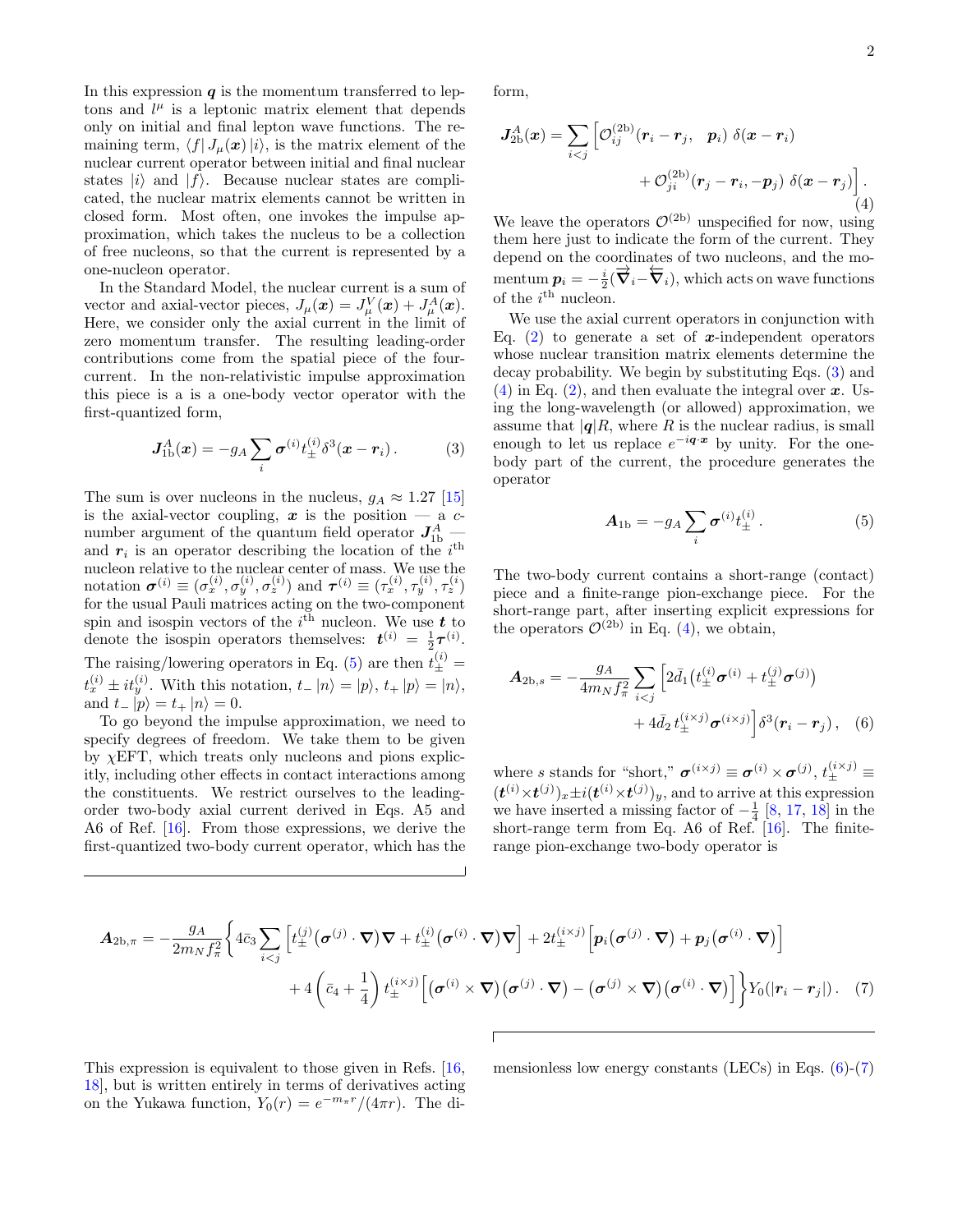are defined by [\[16\]](#page-11-12)

$$
\bar{c}_i = m_N c_i, \qquad \bar{d}_i = \frac{m_N f_\pi^2}{g_A} d_i. \tag{8}
$$

## B. Linear response in energy-density-functional theory

Nuclear EDF theory away from closed shells is implemented through the Hartree-Fock-Bogoliubov (HFB) generalized mean field. To the extent that static HFB calculations approximate the exact energy and one-body density, the time-dependent HFB equations provide an adiabatic approximation to the full time evolution of the nuclear density, and the HFB linear response is an adiabatic approximation to the exact response. The timedependent equations can be written as [\[19\]](#page-12-1)

<span id="page-2-2"></span>
$$
i\dot{R}(t) = [\mathcal{H} + \mathcal{F}(t), R(t)], \quad R = \begin{pmatrix} \rho & \kappa \\ -\kappa^* & 1 - \rho^* \end{pmatrix}, \quad (9)
$$

with  $\rho$  the one-body density matrix and  $\kappa$  the pairing tensor. In these equations, the mean-field Hamiltonian  $H$  and external field  $F$  take the form

<span id="page-2-3"></span>
$$
\mathcal{H} = \begin{pmatrix} t + \Gamma & \Delta \\ -\Delta^* & -(t + \Gamma)^* \end{pmatrix}, \ \mathcal{F} = \begin{pmatrix} f + \widetilde{\Gamma} & \widetilde{\Delta} \\ -\widetilde{\Delta}^* & -(f + \widetilde{\Gamma})^* \end{pmatrix}.
$$
\n(10)

The matrices  $t$  and  $f$  are from the kinetic piece of the Hamiltonian and the one-body external field, respectively. The terms  $\Gamma$  and  $\Delta$  represent the effects of correlations. If the functional is associated with a (typically density-dependent) potential  $\hat{V}$ , and if the external field is generated in part, as it will be here, by a two-body operator  $\hat{F}(t)$ , these terms come from contracting the two-body matrix elements of  $\hat{V}$  and  $\hat{F}(t)$  with one-body density matrices:

<span id="page-2-1"></span>
$$
\Gamma_{ik} = \sum_{jl} \bar{v}_{ijkl} \rho_{lj} \quad , \quad \Delta_{ij} = \frac{1}{2} \sum_{ij} \bar{v}_{ijkl} \kappa_{kl}
$$
\n
$$
\widetilde{\Gamma}_{ik} = \sum_{jl} \bar{F}_{ijkl} \rho_{lj} \quad , \quad \widetilde{\Delta}_{ij} = \frac{1}{2} \sum_{ij} \bar{F}_{ijkl} \kappa_{kl} \,, \tag{11}
$$

where the  $\bar{v}$ 's are antisymmetric matrix elements of  $\bar{V}$ and the  $\bar{F}$ 's are antisymmetric matrix elements of  $\hat{F}(t)$ .

The HFB linear response comes from treating the timedependent HFB equations in first order in the external field  $\mathcal{F}(t)$  to obtain small oscillations around the static mean field. The oscillations are the same as those imposed by the quasiparticle random phase approximation (QRPA). One can obtain the linear response efficiently with the finite amplitude method (FAM) [\[20,](#page-12-2) [21\]](#page-12-3), the charge-changing version of which is outlined in several places [\[22](#page-12-4)[–24\]](#page-12-5). Our work here takes advantage of the similarity between  $\Gamma$  and  $\tilde{\Gamma}$  in Eq. ([11\)](#page-2-1) to include the effects of the two-body nuclear current operator in Eqs.  $(6)-(7)$  $(6)-(7)$ .

We neglect the "pairing field"  $\widetilde{\Delta}$  in this paper and compute only the "particle-hole mean field"  $\Gamma$ , which should be more important.

Our computation involves external perturbations that change the projection along the symmetry axis of the angular momentum by an amount  $K$ . In deformed nuclei each component of the vector operators in Eqs.  $(5)-(7)$  $(5)-(7)$ can induce a different response, but in systems where time-reversal symmetry is conserved the response to operators that change angular momentum by  $\pm K$  is the same. The lab-frame response is a linear combination of the intrinsic responses to the different components of the vector operators, where each intrinsic result is multiplied by the factor  $\Theta_K = 1\delta_{K,0} + \sqrt{2}\delta_{K,K>0}$  [\[25\]](#page-12-6). Because we therefore must compute the response to each component of the current operators, we refer to the external field as a vector,  $\mathcal F$ , comprising  $f$ ,  $\tilde{\Gamma}$ , and  $\tilde{\Delta}$ . Equations [\(9\)](#page-2-2)-[\(11\)](#page-2-1) should be understood to represent the response to a single component of these vectors that changes intrinsic angular momentum by  $K = 0, \pm 1$ .

### <span id="page-2-0"></span>III. COMPUTATIONAL METHOD

We use the Python program PyNFAM [\[24\]](#page-12-5) to compute  $\beta$ -decay properties. This program wraps the ground-state HFB solver HFBTHO  $[26-28]$  $[26-28]$  and the chargechanging FAM solver PNFAM  $[22]$  for computing the linear response. In all our calculations we use the same SKO' Skyrme functional used in the global  $\beta$ -decay calculations of Refs. [\[24,](#page-12-5) [29\]](#page-12-9). In fitting this functional, the authors took an effective value for  $g_A$  of 1.0, and considered onebody Gamow-Teller strength only.

Because of the similarity of Eqs.  $(9)$  and  $(10)$  to static HFB equations, we can implement the full two-body current in the FAM in a way that is very similar to the implementation of the finite-range Gogny interaction in HFB calculations [\[28\]](#page-12-8). This approach entails computing two-body matrix elements of the finite-range operator and contracting them with the one-body density, as in Eq.  $(11)$ . Unlike the Gogny interaction, however, the two-body axial current is a charge-changing spindependent vector operator with a finite-range part that involves a Yukawa function (rather than a Gaussian).

### A. Contact term

The zero-range term of the two-body current can be treated just like a Skyrme interaction. We express the contraction of the antisymmetrized current operator with the density matrix as

<span id="page-2-4"></span>
$$
\widetilde{\Gamma}_{ij,s} = \sum_{kl} \langle ik | \bar{A}_{2b,s} | jl \rangle \rho_{lk}, \qquad (12)
$$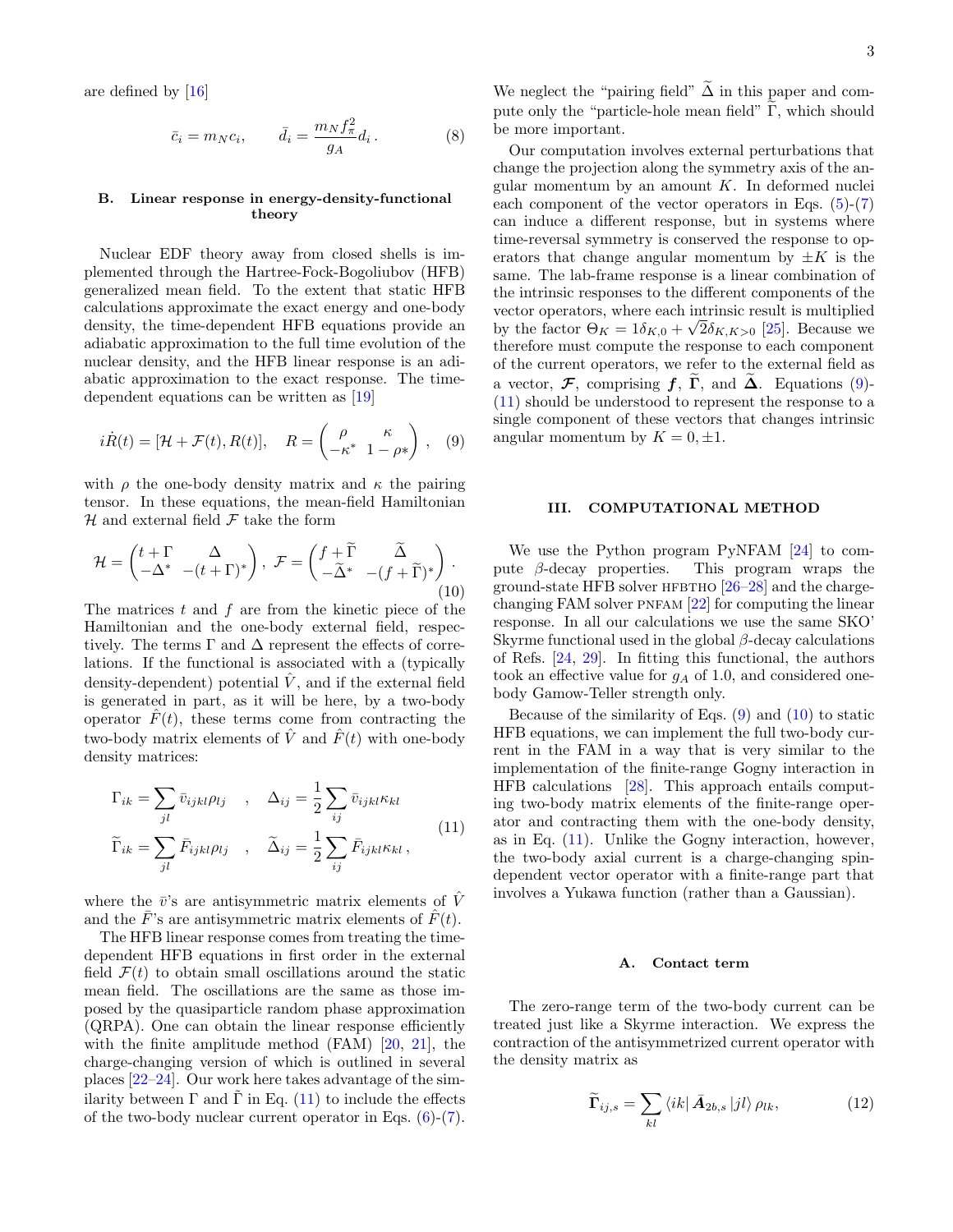where  $\bar{A}_{2b,s} = A_{2b,s}(1 - P^r P^{\sigma} P^{\tau})$  is the antisymmetrized version of Eq. [\(6\)](#page-1-3) and the matrix elements are given by

$$
\langle ik | \bar{A}_{2b,s} | jl \rangle = \int d^3r \sum_{\sigma_1 \sigma'_1 \tau_1 \tau'_1 \sigma_2 \sigma'_2 \tau_2 \tau'_2} \times \langle r \sigma_1 \tau_1 r \sigma_2 \tau_2 | \bar{A}_{2b,s} | r \sigma'_1 \tau'_1 r \sigma'_2 \tau'_2 \rangle . \quad (13)
$$

We can rewrite Eq.  $(12)$  in terms of the non-local densities [\[30,](#page-12-10) [31\]](#page-12-11),

<span id="page-3-0"></span>
$$
\rho_{00}(\mathbf{r}, \mathbf{r}') = \sum_{ij} \rho_{ji} \sum_{\sigma \tau} \phi_i^* (\mathbf{r}' \sigma \tau) \phi_j(\mathbf{r} \sigma \tau),
$$
  
\n
$$
\rho_{1k}(\mathbf{r}, \mathbf{r}') = \sum_{ij} \rho_{ji} \sum_{\sigma \tau \tau'} \phi_i^* (\mathbf{r}' \sigma \tau') \phi_j(\mathbf{r} \sigma \tau) \langle \tau | \tau_k | \tau' \rangle,
$$
  
\n
$$
s_{00}(\mathbf{r}, \mathbf{r}') = \sum_{ij} \rho_{ji} \sum_{\sigma \sigma' \tau} \phi_i^* (\mathbf{r}' \sigma' \tau) \phi_j(\mathbf{r} \sigma \tau) \langle \sigma | \sigma | \sigma' \rangle,
$$
  
\n
$$
s_{1k}(\mathbf{r}, \mathbf{r}') = \sum_{ij} \rho_{ji} \sum_{\sigma \sigma' \tau \tau'} \phi_i^* (\mathbf{r}' \sigma' \tau') \phi_j(\mathbf{r} \sigma \tau)
$$
  
\n
$$
\times \langle \sigma | \sigma | \sigma' \rangle \langle \tau | \tau_k | \tau' \rangle,
$$
\n(14)

which are, respectively, the scalar-isoscalar, scalarisovector, vector-isoscalar and vector-isovector components of the full one-body density matrix. Then, evaluating the matrix elements of  $A_{2b,s}$ , we can extract the direct mean field current  $\tilde{\mathbf{\Gamma}}_s^{\text{dir.}}(\boldsymbol{r}),$ 

$$
\widetilde{\mathbf{\Gamma}}_{s}^{\text{dir.}}(\boldsymbol{r}) = \frac{g_A}{2m_N f_{\pi}^2} \left\{ -\bar{d}_1 \left[ \rho_{00}(\boldsymbol{r}) \boldsymbol{\sigma} t_{\pm} \mp \frac{1}{\sqrt{2}} \boldsymbol{s}_{1\pm 1}(\boldsymbol{r}) \right] - 2i \bar{d}_2 \boldsymbol{\sigma} \times \left[ \boldsymbol{s}_{10}(\boldsymbol{r}) t_{\pm} \pm \frac{1}{\sqrt{2}} \boldsymbol{s}_{1\pm 1}(\boldsymbol{r}) t_z \right] \right\}, \quad (15)
$$

where the densities with one coordinate  $r$  are the diagonal elements of those defined in Eq. [\(14\)](#page-3-0), and we have left the spin and isospin components of the field in operator form. When we compute matrix elements, we get

$$
\widetilde{\mathbf{\Gamma}}_{ij,s}^{\text{dir.}} = \langle i | \widetilde{\mathbf{\Gamma}}_s^{\text{dir.}}(\boldsymbol{r}) | j \rangle \n= \int d^3 \boldsymbol{r} \sum_{\sigma \tau, \sigma' \tau'} \phi_i^*(\boldsymbol{r} \sigma \tau) \widetilde{\mathbf{\Gamma}}_s^{\text{dir.}}(\boldsymbol{r}) \phi_j(\boldsymbol{r} \sigma' \tau'). \tag{16}
$$

To obtain the exchange part of the mean field, we evaluate the matrix elements of  $-\mathbf{A}_{2b,s}P^rP^{\sigma}P^{\tau}$  and extract the field

$$
\widetilde{\Gamma}_{s}^{\text{exc.}}(r) = \frac{g_{A}}{2m_{N}f_{\pi}^{2}} \left\{ \frac{1}{2} (\bar{d}_{1} - 2\bar{d}_{2}) \left[ \rho_{00}(r)\sigma t_{\pm} \mp \frac{1}{\sqrt{2}} s_{1\pm 1}(r) \right] + \frac{1}{2} (\bar{d}_{1} + 2\bar{d}_{2}) \left[ \mp \frac{1}{\sqrt{2}} \sigma \rho_{1,\pm 1}(r) + s_{00}(r) t_{\pm} \right] - i\bar{d}_{1} \left( \sigma \times \left[ s_{10}(r) t_{\pm} \pm \frac{1}{\sqrt{2}} s_{1\pm 1}(r) t_{z} \right] \right) \right\}.
$$
 (17)

Finally, our HFB ground state is symmetric under time-reversal and does not include proton-neutron mixing. The spin and charge-changing ground-state densities therefore vanish, leading to the result

<span id="page-3-1"></span>
$$
\widetilde{\mathbf{\Gamma}}_s(\mathbf{r}) \equiv \widetilde{\mathbf{\Gamma}}_s^{\text{dir.}}(\mathbf{r}) + \widetilde{\mathbf{\Gamma}}_s^{\text{exc.}}(\mathbf{r}) \n= -\frac{g_A}{4m_N f_\pi^2} \bar{c}_D \rho_{00}(\mathbf{r}) \, \boldsymbol{\sigma} t_{\pm}.
$$
\n(18)

Equation  $(18)$  is just as easy to work with as the usual one-body Gamow-Teller operator and depends on a single combination  $\bar{c}_D \equiv \bar{d}_1 + 2 \bar{d}_2$  of the LECs.

#### B. Finite-range term

To obtain the finite-range contribution to the mean field we must contract the antisymmetrized finite-range part of the current with the density matrix according to Eq. [\(11\)](#page-2-1). The two-body current contains Yukawa functions, which are not separable. Without separability, the time it would take to compute the mean field in a model space with N harmonic oscillator shells would scale like  $\mathcal{O}(N^{12})$ , making large model spaces impossible [\[32\]](#page-12-12).

However, we can approximate the Yukawa function by a sum of Gaussians. The two functions do not have the same behavior at  $r = 0$  but the integrands in their matrix elements, which contain a factor of  $r^2$ , do. We therefore use the fit [\[33\]](#page-12-13),

$$
r^{2} \left[ \frac{e^{-r}}{r} \right] \approx r^{2} \left[ 6.79e^{-34r^{2}} + 0.786e^{-1.44r^{2}} + 0.241e^{-0.38r^{2}} - 0.062e^{-0.15r^{2}} + 0.078e^{-0.13r^{2}} \right],
$$
\n(19)

to approximate two-body Yukawa matrix elements. The separability of Gaussian interactions makes contraction with the density in configuration space tractable. Because we perform our calculations in a basis of axiallydeformed harmonic oscillator states, in which the mean field contains a Cartesian  $(z)$  component, contributing a computation time of  $\mathcal{O}(N^8)$ , and a radial  $(r, \phi)$  component, contributing a time of  $\mathcal{O}(N^{10})$ , the separability provides vastly better computational scaling. Thus, we work with the non-local mean field  $\Gamma_{\pi}(r\sigma\tau, r'\sigma'\tau')$ . Spin and isospin degrees of freedom, however, are implicit in HFBTHO and PNFAM. It is therefore necessary to sum over the corresponding quantum numbers analytically. The result is then contracted over spatial quantum numbers numerically.

<span id="page-3-2"></span>We compute Gaussian matrix elements in our axiallydeformed oscillator basis in the way described in Refs. [\[28,](#page-12-8) [34\]](#page-12-14), obtaining them as analytic functions of the oscillator quantum numbers, and using the Cartesian expansion of the radial oscillator wave functions to express the full Gaussian matrix elements entirely in terms of one-dimensional Gaussian matrix elements (i.e., with one-dimensional wave functions). The decomposition makes it easy to compute the derivatives in the two-body current. The finite-range terms in the current appear not as the Yukawa function  $Y_0(r)$ , but in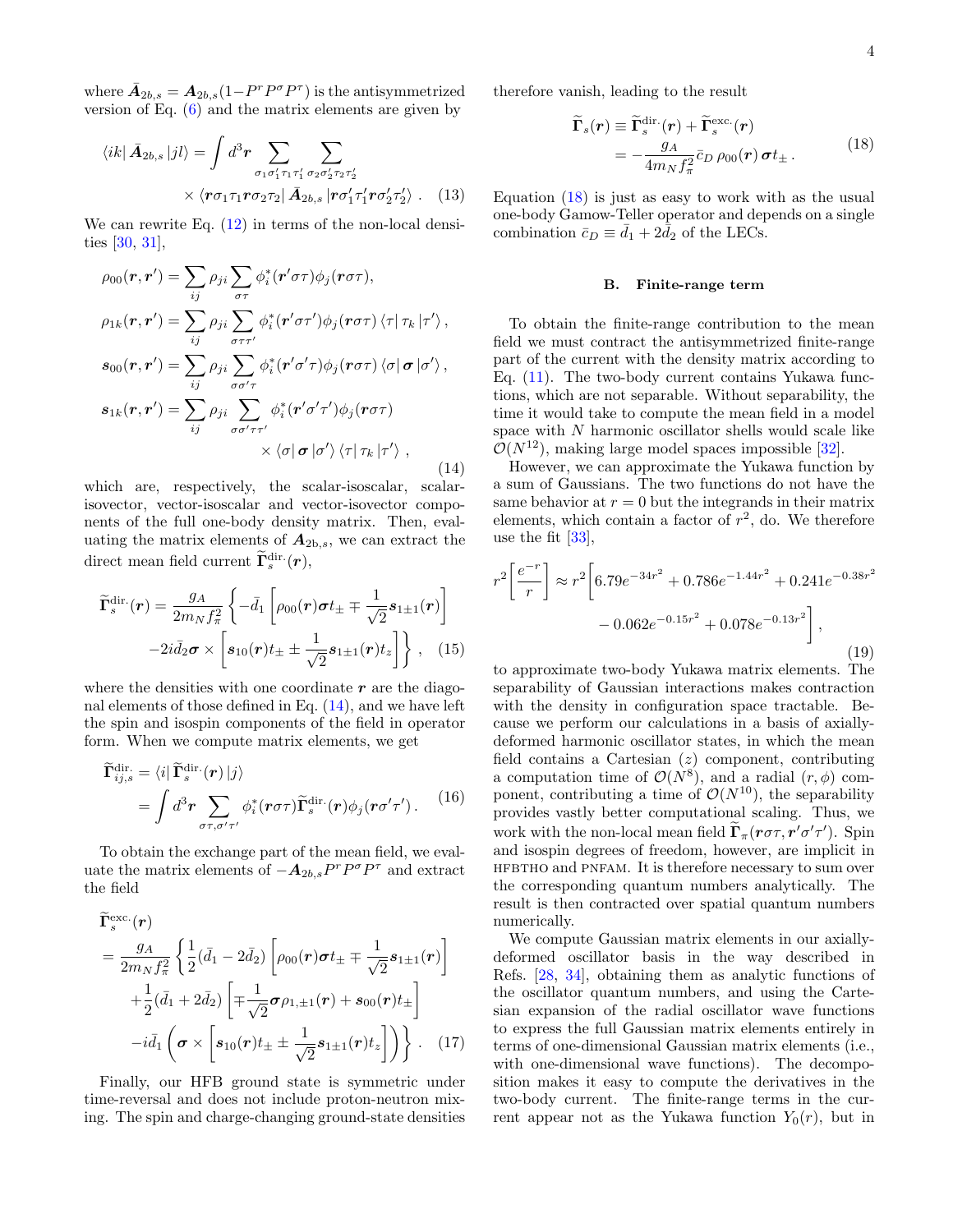the form  $\partial_i \partial_j Y_0(r)$  and  $(\overleftarrow{\nabla} - \overrightarrow{\nabla}) \partial_j Y_0(r)$ . The derivatives acting on  $Y_0(r)$  can be integrated by parts so that they act on wave functions, allowing us to use relations that relate derivatives of one-dimensional oscillator wave functions to linear combinations of a few other such wave functions. Thus, all finite-range matrix elements in  $\Gamma_{\pi}$ are expressed as linear combinations of one-dimensional Gaussian matrix elements.

From now on we neglect the terms proportional to  $p_1$ and  $p_2$  in Eq. [\(7\)](#page-1-4). They are computationally expensive to evaluate and contribute very little. In the nuclear-matter approximation of Refs.  $[9, 11]$  $[9, 11]$ , for example, these terms change matrix elements by only 1.5%–2.5% in the zeromomentum limit for typical values of  $2\bar{c}_4 - \bar{c}_3$ . In addition, time-reversal symmetry causes the contributions of direct terms proportional to  $\bar{c}_4$  to vanish exactly.

#### C. Density matrix expansion

To validate our implementation of the linear response produced by the two-body current, and to find good approximations to it, we compare it to the response produced by an effective density-dependent one-body current, derived from a kind of density matrix expansion (DME). The DME is a method to construct a densitydependent, *local* operator  $O(r)$  that approximates the non-local operator  $O(r, r')$  of interest [\[35–](#page-12-15)[39\]](#page-12-16). When applied to a local, two-body, finite-range potential of the type  $V(\mathbf{r}_1, \mathbf{r}_2)$ , the DME effectively maps it into a local one-body potential  $V(R)$  with  $R = \frac{1}{2}(r_1 + r_2)$ . The application to a charge-changing current operator rather than a charge-conserving Hamiltonian introduces some subtleties that we describe along with details of the expansion in Appendix [A.](#page-9-0) The DME leads to a more sophisticated density dependence for the one-body current than that given in Refs.  $[9]$  and  $[10]$ .

At leading order, the DME reproduces the contact term exactly (cf. Eq. [\(18\)](#page-3-1)). As for the finite-range piece, the expansion produces no direct term at all at leading order. There is a leading-order exchange term, however, given by

$$
\widetilde{\mathbf{\Gamma}}_{\text{DME}}^{\text{exc.}}(\mathbf{r}) = \frac{g_A}{m_N f_\pi^2} \boldsymbol{\sigma} t_{\pm} \times \left\{ \bar{C} \left[ 1 - m_\pi^2 F \left[ k_F(\mathbf{r}) \right] - \frac{1}{10} m_\pi^2 G \left[ k_F(\mathbf{r}) \right] \right] \rho(\mathbf{r}) - \bar{D}\rho(\mathbf{r}) - \frac{1}{6} \frac{\bar{C}m_\pi^2}{k_F^2(\mathbf{r})} G \left[ k_F(\mathbf{r}) \right] \left[ \frac{1}{4} \nabla^2 \rho(\mathbf{r}) - \tau(\mathbf{r}) \right] \right\},
$$
\n(20)

with  $\bar{C} = \frac{1}{3} (2\bar{c}_4 - \bar{c}_3 + \frac{1}{2})$  and  $\bar{D} \equiv \bar{d}_1 - 2\bar{d}_2$ . Here  $\rho(r)$  is the scalar-isoscalar particle density,  $\rho(r) \equiv$  $\rho_{00}(\mathbf{r})$ , and  $\tau(\mathbf{r})$  is the (isoscalar) kinetic density,  $\tau(\mathbf{r}) \equiv \nabla \cdot \nabla' \rho_{00}(\mathbf{r}, \mathbf{r}')|_{\mathbf{r} = \mathbf{r}'}$ . The functions F and G are given by

$$
F[k] = \frac{3}{2k^2} \left( 1 - \frac{m_\pi}{k} \tan^{-1} \left( \frac{2k}{m_\pi} \right) + \frac{m_\pi^2}{4k^2} \ln \left( 1 + 4 \frac{k^2}{m_\pi^2} \right) \right) + \frac{m_\pi^2}{4k^2} \ln \left( 1 + 4 \frac{k^2}{m_\pi^2} \right) \right)
$$
\n
$$
G[k] = \frac{3}{2k^2} \left( 1 + 8 \frac{k^2}{4k^2 + m_\pi^2} - \frac{m_\pi^2}{k^2} \ln \left( 1 + 4 \frac{k^2}{m_\pi^2} \right) \right),
$$
\n(21)

and  $k_F(\mathbf{r}) \equiv [3\pi^2 \rho(\mathbf{r})/2]^{1/3}$  is the local Fermi momentum.

Although non-zero direct terms arise at higher orders  $(N<sup>2</sup>LO, N<sup>4</sup>LO, and beyond)$ , the expansion of the direct term does not converge for a realistic pion mass. The DME for the direct current is essentially an expansion of a finite-range two-body object in delta functions and their derivatives [\[40\]](#page-12-17), and the range of the pion is too large to allow the expansion to converge quickly at nuclear density. We therefore truncate the DME at leading order, in which the finite-range  $\bar{c}_3$  contribution to the direct term vanishes completely. As we will see, however, this approximation is not bad.

#### <span id="page-4-0"></span>IV. RESULTS

#### A. Modification of Gamow-Teller strength

In this section we explore the effects of the twobody axial current on the  $\beta^-$  transition strength function, which reduces to the Gamow-Teller strength distribution in the absence of two-body currents. We define a "bare" Gamow-Teller operator from Eq. [\(5\)](#page-1-0) as  $O_{\text{GT}} \equiv A_{1b}/g_A$ , and add the two-body current to define a modified Gamow-Teller operator  $O'_{\text{GT}} \equiv O_{\text{GT}} +$  $(1/g_A)(\mathbf{A}_{2b,\pi} + \mathbf{A}_{2b,s})$ . The bare Gamow-Teller transition strength from parent state  $|i\rangle$  to daughter state  $|f\rangle$  is then  $B_{fi} \equiv |\langle f| O_{\text{GT}} |i\rangle|^2$ , and the full strength is  $B'_{fi} \equiv |\langle f| O_{\text{GT}}' |i\rangle|^2$ . The charge-changing FAM computes the linear response to an external field operator and constructs the function  $S(\omega)$ . This function contains poles at excitation energies of the system with residues equal to the transition strengths. We obtain the derivative of, e.g., the full transition strength from the full FAM linear response,  $S'(\omega)$ , via [\[22\]](#page-12-4)

$$
g_A^2 \frac{dB'}{d\omega} = -\frac{1}{\pi} \operatorname{Im}[S'(\omega)]. \tag{22}
$$

<span id="page-4-2"></span>From the transition strength function we quantify the net two-body effect by defining the "total quenching factor",

<span id="page-4-1"></span>
$$
q \equiv \sqrt{\frac{\int d\omega \frac{dB'}{d\omega}}{\int d\omega \frac{dB'}{d\omega}}}.
$$
 (23)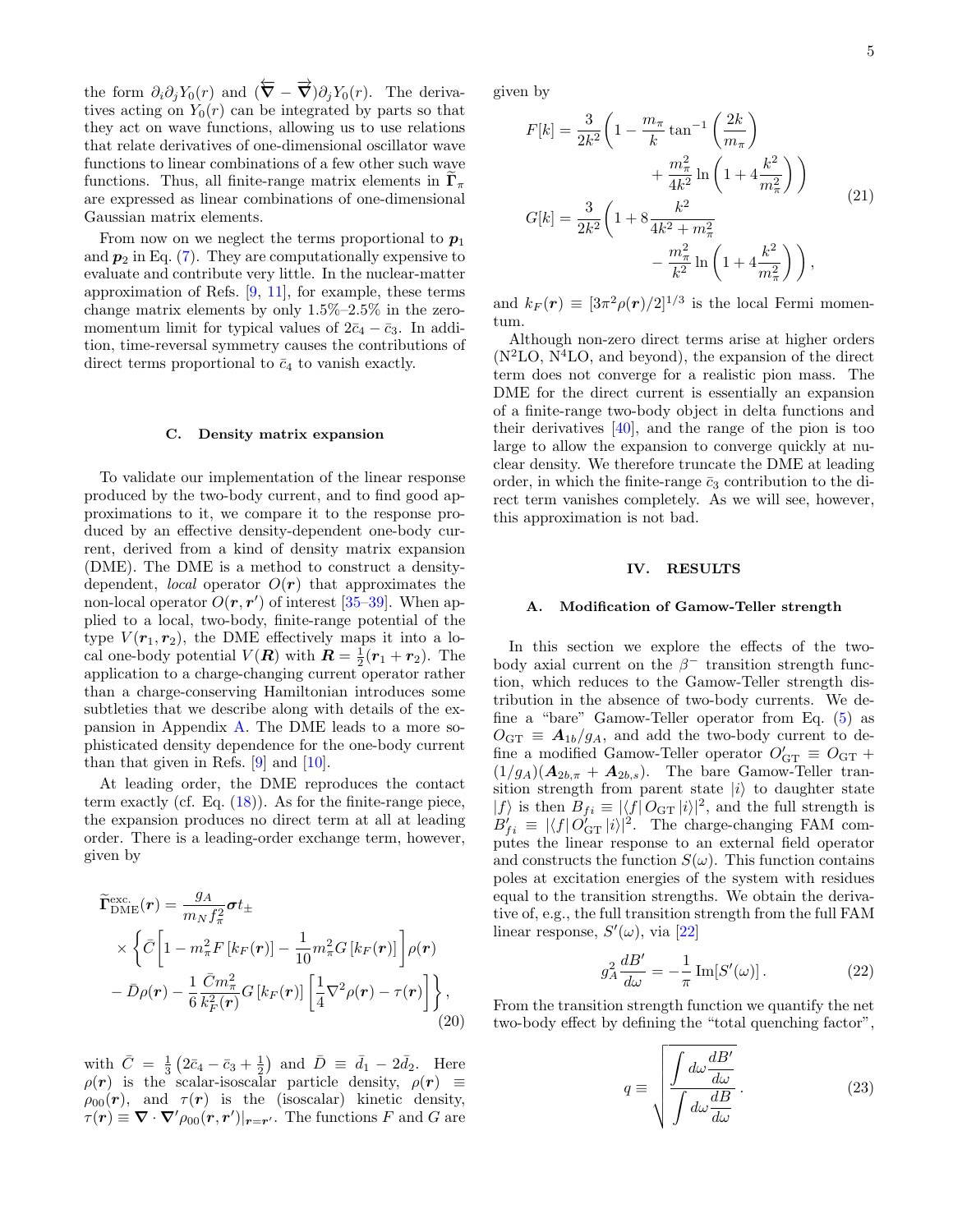<span id="page-5-1"></span>TABLE I. A summary of the LECs used in this work. The entries all have units of  $\text{GeV}^{-1}$ .

| Label    | $c_3$   | C4      |  |
|----------|---------|---------|--|
| EGM [41] | $-3.40$ | $+3.40$ |  |
| RTD [42] | $-4.78$ | $+3.96$ |  |
| EM[43]   | $-3.20$ | $+5.40$ |  |

As the definition shows, q is determined by the ratio of the summed strengths, and is independent of  $g_A$ . The total quenching factor allows one to define an effective value of the axial-vector coupling,  $g_A^{\text{eff}} = q g_A$ , that could be used in a one-body calculation to account for twobody effects. In general, those effects will depend on the transition, causing  $q$  to depend on the energy range of the integrals in Eq. [\(23\)](#page-4-1). We therefore consider QRPA energies up to 60 MeV, which is generally sufficient to exhaust the  $\beta^-$  contribution to the Ikeda sum rule in the nuclei we consider.

To begin our exploration of two-body currents in heavy nuclei we focus on a small set of nuclei, including the wellstudied spherical isotopes  ${}^{48}Ca$ ,  ${}^{90}Zr$ , and  ${}^{208}Pb$ , plus, to examine the effects of neutron excess and deformation, the spherical isotopic chain  $132\text{Sn}$ – $174\text{Sn}$  and the well-deformed isotopic chain  $^{162}$ Gd– $^{220}$ Gd. We include only even-even isotopes and truncate the chains at the two-neutron drip line. Finally, to explore the effects of changes in the total mass, we include the light nuclei  $^{20}$ O and  $^{28}O$ , and the superheavy nuclei  $^{294}Og$  and  $^{388}Og$ . We find  $^{28}O$  and  $^{388}Og$  to be at the two-neutron drip line.

Figure [1](#page-5-0) shows the value of  $q$  for all the nuclei in our data set except those in the middle of the isotopic chains. Because we use a density functional with no direct connection to the interactions and operators of  $\chi$ EFT, we



<span id="page-5-0"></span>FIG. 1. Total quenching trends with proton number for the different sets of LECs in Table [I,](#page-5-1) with  $\bar{c}_D = 0$ . The solid symbols correspond to the lightest isotope of a given element and the open symbols to the heaviest one at the drip line.



<span id="page-5-2"></span>FIG. 2. Same as Fig. [1](#page-5-0) but for the change in q with  $\bar{c}_D = \pm 2$ .

consider three different sets of LECs for the long-range contribution to the current (see Table [I\)](#page-5-1) and at first ignore the contact coefficient  $\bar{c}_D$ . We find that the twobody current always has an overall quenching effect. For all LEC sets, the amount of quenching increases with proton number, leading to values of  $q$  between 0.86 and 0.91 in <sup>20</sup>O and between 0.73 and 0.80 in <sup>388</sup>Og. For elements at the boundaries of the isotopic chain, we also observe slightly less quenching in the heavier isotopes than the lighter ones. The differences in q between  $^{20}$ O and  $^{28}$ O are only 0.0014–0.0023, however, while the differences between the heaviest and lightest isotopes for Sn, Gd, and Og are all larger and similar, averaging 0.013–0.017.

In Fig. [2](#page-5-2) we examine the effect of the contact term. Equation [\(18\)](#page-3-1) shows that adding a positive  $\bar{c}_D$  reduces the quenching while adding a negative  $\bar{c}_D$  increases it. The amount by which  $q$  is raised or lowered is almost symmetric about  $\bar{c}_D = 0$ , so the difference between the  $\bar{c}_D = \pm 2$  $\bar{c}_D = \pm 2$  values in Fig. 2 (denoted  $\Delta q(\bar{c}_D = \pm 2)$ ) can be thought of as the size of error bars on the  $q$  values in Fig. [1](#page-5-0) due to the variation of  $\bar{c}_D$  in this range. The  $\bar{c}_D$  contribution by itself is the same for all LEC sets; small differences in its effects reflect the interference of the contact with the finite-range term. The size of the variation due to  $\bar{c}_D$  follows the same trends with N and Z as q itself, and ranges from 5% to 10% of q at  $\bar{c}_D = 0$ .

We compare calculations with the full current to those with the DME current in Fig. [3.](#page-6-0) The DME predictions — the circles in the figure — differ from those of the full current by roughly the same amount,  $\sim$  5%, for all nuclei. This indicates that the DME captures the same trends as in Fig. [1,](#page-5-0) but for all nuclei it overestimates the quenching slightly. The source of this discrepancy is the direct term, which is neglected in the DME. The squares in the figure add the full current's direct term to the DME exchange term, producing a small correction that makes the agreement with the exact results almost perfect.

Next, we explore trends with deformation and neutron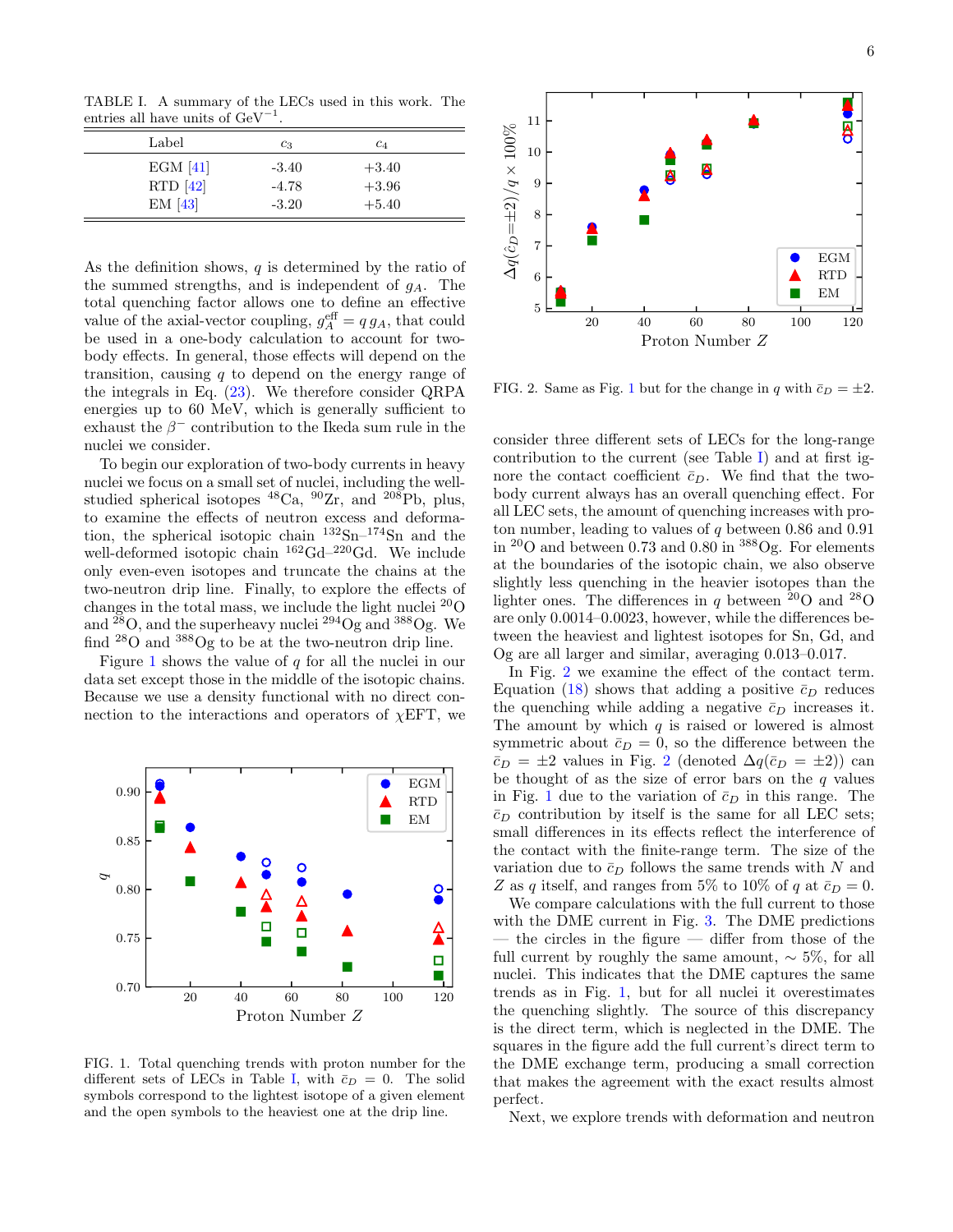

<span id="page-6-0"></span>FIG. 3. The difference between the total quenching produced by the density-matrix expansion (DME) and by the full calculation, as a percentage of the full quenching with the RTD parameter set [\[42\]](#page-12-19). The blue circles correspond to predictions of the DME exchange current, not supplemented by anything else, while red triangles correspond to a supplementation of the DME exchange current by the full direct current (see text).

excess by computing the two-body contributions for all even-even isotopes of Sn and Gd from  $N = 78$  to  $N = 124$ (Sn) and  $N = 98$  to  $N = 122$  (Gd). We use the EGM LEC set with  $\bar{c}_D = 0$ , and again compare the full results with those of the DME. From Fig.  $4(c)$  we see that the Sn nuclei are mostly spherical, though those in the middle of the shell are slightly deformed. On the other hand, Fig.  $4(d)$  shows the Gd isotopes are very prolate, except right around the shell closure at  $N = 126$ . Although we



<span id="page-6-1"></span>FIG. 4. Total quenching in (a) Sn and (b) Gd isotopic chains using the EGM LEC set with the full current and the same versions of the DME shown in Fig. [3.](#page-6-0) (c) and (d) show the respective deformations. Vertical lines indicate the magic numbers  $N = 82$  and 126.

see a small increase in quenching near the shell closures in both elements, there is no significant trend with deformation. There is, however, a small, continuous decrease in quenching with neutron excess that is also apparent in Fig. [1.](#page-5-0) The DME exchange term mirrors the full calculation, again slightly overestimating the quenching. We display its results because they are so much easier to compute than the full results. Like the nuclear-matter approximation of Refs. [\[9,](#page-11-7) [11\]](#page-11-14), the DME exchange expresses the two-body contribution as a density-dependent renormalization of the one-body Gamow-Teller operator. We thus expect the amount quenching to closely mirror the nuclear density.

### B. Gamow-Teller rates

We turn now to  $\beta$ -decay rates. They have been measured in only a few of the nuclei in our set and with the Skyrme functional that we use, we under-predict those rates even without including a two-body current [\[24\]](#page-12-5). We are thus not able to see how much the twobody current will improve the description of rates without re-calibrating the functional, perhaps even treating the LECs as free parameters, and examining more data. We leave that major task for a future publication. Here, however, we can still get an idea of what to expect by looking at the differences between rates computed with the one-body axial current and an effective axial-vector coupling  $g_A^{\text{eff}} = 1.0$ , employed in most EDF work so far (including Ref. [\[24\]](#page-12-5)), and those computed with the oneplus-two-body axial current and the bare axial-vector coupling,  $g_A = 1.27$ . To what extent does a nucleusand energy-independent effective  $g_A$  compensate for the omission of two-body currents?

We address the question in the Sn and Gd chains in Fig. [5,](#page-7-0) finding that in lighter isotopes the effective axialvector coupling closely approximates the two-body current's effect on the rate. In very neutron-rich nuclei, however, we begin to see a more significant difference between the two approaches. The Sn isotopes show a steady increase in the difference with neutron number, with an uptick near the drip line to about 12%. In the lighter Gd isotopes, the difference is very small until the  $N = 126$  shell closure, after which it increases markedly, to about 40% in <sup>220</sup>Gd. Although we do not plot the results, we have made the same rate comparison for the O and Og isotopes in our data set. In  $20$ O, the difference between the quenched one-body and unquenched one-plus-two-body rates is  $32\%$  and in  $^{28}$ O it is  $24\%$ , a variation of only about 8%. But in  $322$ Og, the difference is  $30\%$  and in  $388$ Og it is  $121\%$ , a variation of over 90%. These findings suggest that a constant effective axial-vector coupling does not adequately account for the effects of two-body currents, particularly in very neutron-rich nuclei.

To understand the source of the discrepancy in neutron-rich isotopes, we examine the change in the low-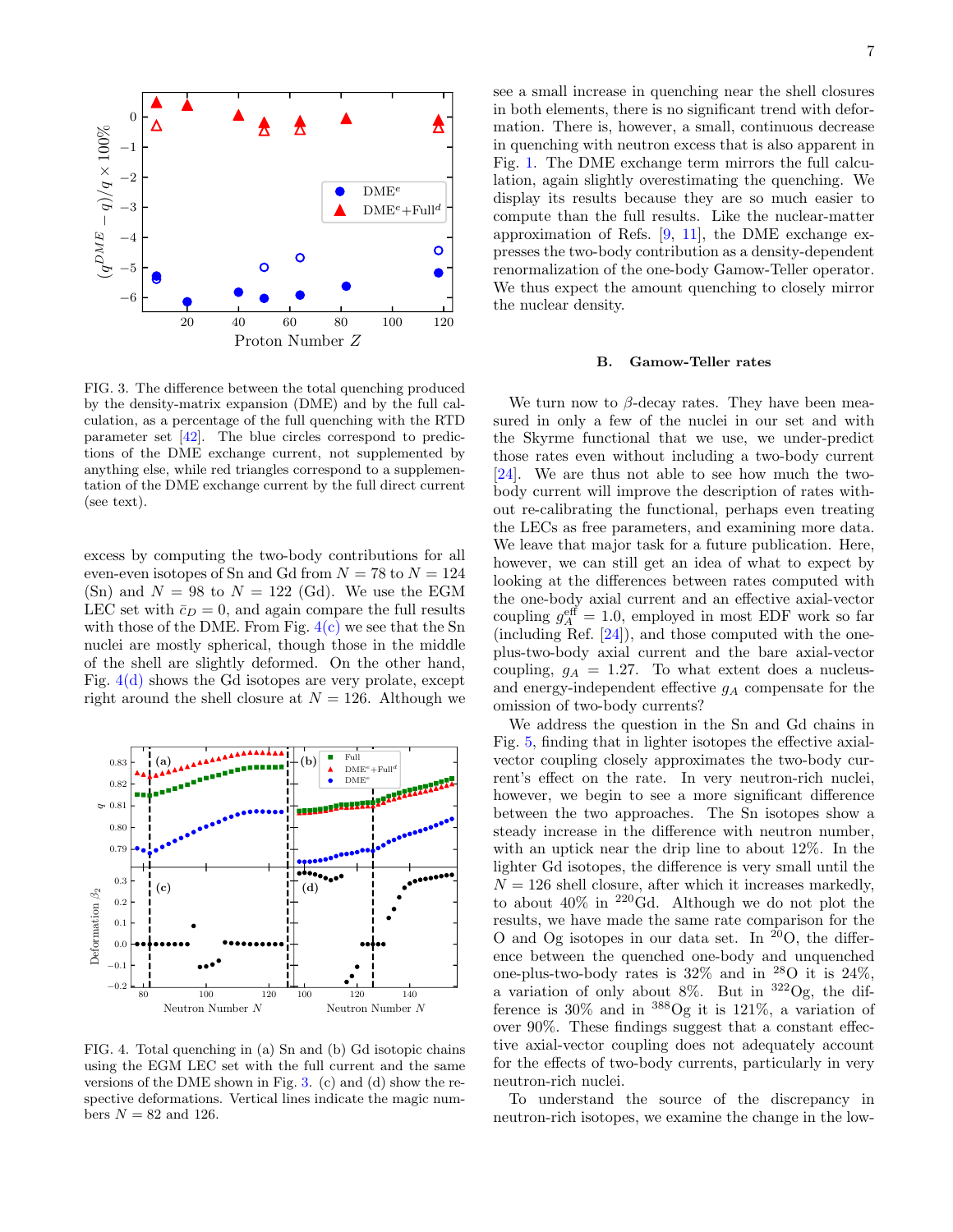

<span id="page-7-0"></span>FIG. 5. Comparison of Gamow-Teller rates computed with the full one-plus-two-body current and  $g_A = 1.27$  to those computed with the one-body current only and  $g_A^{\text{eff}} = 1.0$ , in (a) Sn and (b) Gd isotopes. The percent difference is  $(\lambda_{g_A=1.27}^{1b+2b} - \lambda_{g_A=1.0}^{1b})/\lambda_{g_A=1.0}^{1b} \times 100\%$ , with  $\lambda$  representing decay rates. The isotopes  $^{128}Sn^{-132}Sn$  are excluded because the  $Ga$ mow-Teller strength below the  $\beta$ -decay threshold is negligible.

lying one-body Gamow-Teller strength distributions (up to the  $\beta$ -decay threshold energy) caused by the two-body current for the lightest and heaviest Sn and Gd isotopes. This analysis is not so easy, unfortunately. The FAM requires that the strength distribution be computed with an artificial Lorentzian width applied to each transition, but the overlap of the Lorentzian tails from all transitions, in particular from the Gamow-Teller resonance, prevents us from using the strength for any one transition to compute the quenching factor for that transition. To get the best picture, we should use a very small artificial width to minimize the distortion. The FAM does not converge well close to the real axis, however, so we use a moderately small half-width of  $\gamma = 0.1$  MeV to maintain sufficient numerical stability.

Figure [6](#page-7-1) shows the resulting ratio of the one-plustwo-body strength to the one-body strength. The twobody current appears to affect all low-lying transitions in lighter isotopes in almost the same way, but in the heavier isotopes it appears to enhance some transitions. Such enhancement offsets the quenching of other transitions in the computation of  $q$ , explaining the significant underestimate made by the effective axial-vector coupling in these heavier nuclei.

What causes the enhancement of some low-lying transitions in neutron-rich isotopes? To answer, we compute the transition-amplitude density for the lowest lying states in the heaviest and lightest Sn isotopes with nonnegligible rates. Although the quenching discrepancy in the Sn rates is not as large as in that in the Gd rates, the Sn isotopes are easier to understand because they are mostly spherical, allowing us to display the density as a function of a single variable. We use the DME to compute the densities because it provides a local one-body external field, while the field from the full current is nonlocal. (Details on the computation of transition densities

in the FAM appear in Appendix [B.](#page-10-0)) Figure [7](#page-8-1) shows that the two-body current contributes very little at or beyond the nuclear surface. The reason is the nucleon-density dependence in Eq. [\(20\)](#page-4-2) of the DME current field, which weakens quickly as the density falls. The fall-off of the one-body curve is much slower. When the one-body contribution at the surface has the same sign as that in the interior, as in Fig.  $7(a)$ , this fact is not important and the two-body contribution quenches the transition amplitude. But when it has the opposite sign, leading to rel-



<span id="page-7-1"></span>FIG. 6. Ratio of the one-plus-two-body FAM strength to the one-body strength for low Gamow-Teller transition below the β-decay threshold energy in the light isotopes (a)  $162$  Gd and (b)  $134\text{Sn}$ , as well as the heavy isotopes (c)  $220\text{Gd}$  and (d) <sup>1[7](#page-8-1)4</sup>Sn. Arrows indicate the transitions examined in Figs. 7 and [8.](#page-9-1)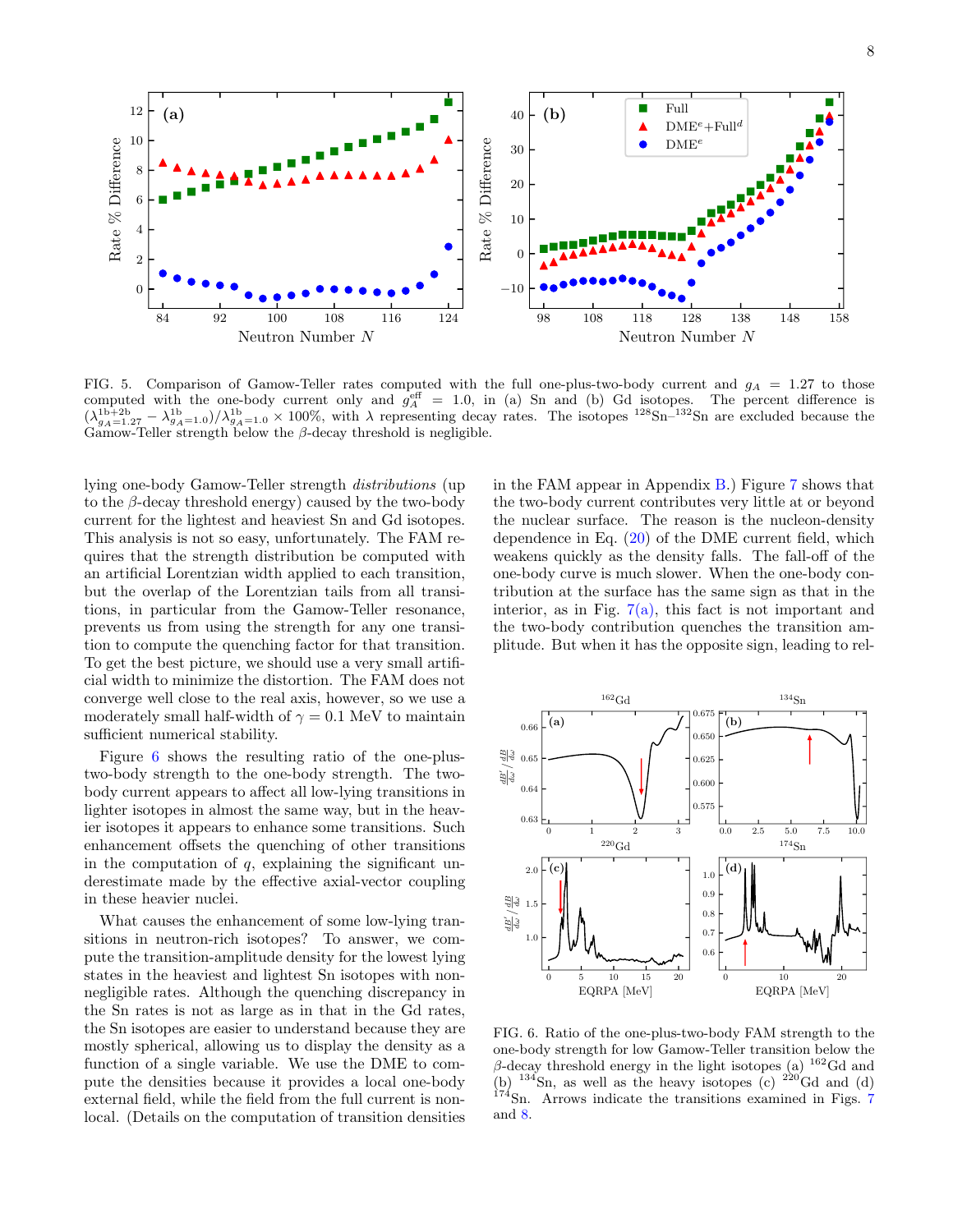

<span id="page-8-1"></span>FIG. 7. Density of the lowest lying Gamow-Teller transition amplitude in (a)  $134\text{Sn}$  and (b)  $174\text{Sn}$  as a function of the radial coordinate  $r$ . The curves show densities for the one-body, two-body, and one-plus-two-body amplitudes. The factor of  $4\pi r^2$  makes the integrated amplitudes equal to the areas under the curves. The vertical line is at the spherical radius  $R_0 = 1.2 A^{1/3}$ , and the legends show the amplitudes A and quenching factors  $q_0$  for the state in question. The overall signs of the amplitudes are arbitrary, but the relative signs between the one- and two-body terms are not. The quenching factor  $q_0$  contains the square root of the squared amplitudes and is always positive.

atively small one-body transition strength, the difference between the quenching effect of the two-body current in the interior and its almost negligible effect at the surface causes the integrated matrix element to change sign and have a larger absolute value than without the two-body contribution, resulting in an enhanced strength.

As we already noted, enhancement is more common in neutron-rich nuclei than in those closer to stability. Although a careful and systematic analysis would be necessary to convincingly identify the physics responsible for the trend, the presence of a node in the transitionamplitude density associated with the space-independent operator  $\sigma t_$  — the condition that leads to enhancement by the two-body current — implies a mismatch between the shapes of neutron and proton single-particle wave functions with the same spatial quantum numbers. Such

a mismatch is much more common in isotopes with a large neutron excess.

Most of the Gd isotopes are deformed, and an analysis of transition-amplitude densities is more complicated than in Sn because the density is not constant on spherical shells. Nevertheless, we can proceed. Figure [8](#page-9-1) shows the density for a slice of the upper right quadrant of the nuclei, and we see that these deformed isotopes exhibit the same phenomena as the Sn isotopes: quenching when the one-body density has the same sign everywhere and enhancement when it changes sign, because of a smaller two-body contribution at the surface than in the interior. In the heavier isotope here, however, the surface contribution outweighs the interior contribution even at the one-body level. The concentration of the two-body contribution, with opposite sign, in the interior, makes the imbalance even larger and enhances the integrated transition strength.

Although in this exploratory paper we are not yet examining the consequences of the energy- and isospindependence of the quenching for total  $\beta$ -decay rates, our findings suggest that they will be significant.

# <span id="page-8-0"></span>V. CONCLUSIONS

We have developed a method to include the contributions of two-body charge-changing axial currents in the Skyrme-EDF linear-response, and applied the method to Gamow-Teller strength and  $\beta$ -decay rates. From the current, we construct mean-field-like external-field matrices that can easily be included in the linear response equations, e.g., through our charge-changing FAM. We have also developed a density matrix expansion for the twobody axial current. At leading order the expansion reproduces the contact current operator exactly and replaces the finite-range operator with a density-dependent onebody Gamow-Teller operator. This approximation reproduces the full linear response quite well for all the nuclei we studied, and provides a cheap way of including twobody contributions. If the direct term is computed exactly, an easier task in some codes than in our oscillatorbased FAM, the expansion works almost perfectly.

To examine the effects on observables, we took the twobody current operators and the parameters that multiply them from  $\chi$ EFT. We found, first, that in all the nuclei we studied the two-body current quenches the summed Gamow-Teller strength. The quenching increases significantly with  $Z$  and decreases with  $N$ . These trends can be understood by the density dependence of the effective one-body operator produced by the density-matrix expansion. We also looked at the energy dependence of the Gamow-Teller strength, finding that the two-body current causes a nearly constant quenching of decay to low-lying states near stability but a quenching with significant state dependence and in some cases even enhancement in very neutron-rich nuclei. Even though the amount of quenching of the summed strength changes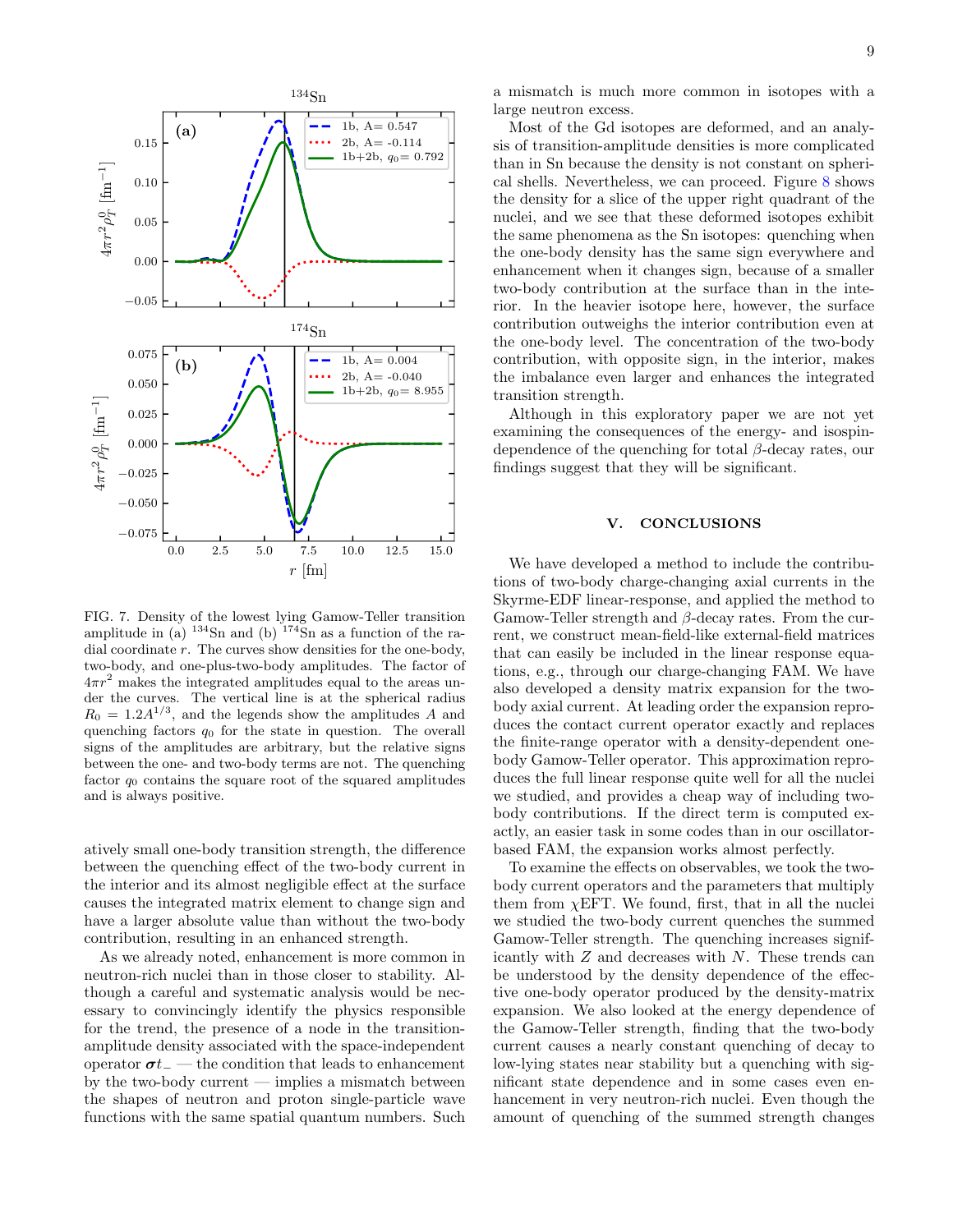

<span id="page-9-1"></span>FIG. 8. Density of the lowest lying Gamow-Teller transition amplitude in (a) <sup>162</sup>Gd and (b) <sup>220</sup>Gd as a function of r and z. The figures show densities for the (a1,b1) one-body, (a2,b2) two-body, and (a3,b3) one-plus-two-body amplitudes. The volume element of  $4\pi r$  is included (with an extra factor of 2 to account for the lower hemisphere). The curved lines indicate the nuclear surface determined from Eq. [\(B13\)](#page-11-16), with  $r = 1.2A^{1/3}$ . The titles show the amplitudes A and quenching factors  $q_0$  for the state.

just a little as  $N$  grows, the enhancement of low-lying strength can cause  $\beta$ -decay rates to differ significantly from what would be predicted by a single effective  $q_A$ . The energy dependence in neutron-rich nuclei, like the isospin dependence of the quenching of summed strength, is connected with nuclear density profiles and the occurrence of zeroes in the spatial transition-amplitude distribution when the neutron excess is large.

Our results open up a number of interesting paths for future projects. Global calculations [\[24,](#page-12-5) [29,](#page-12-9) [44,](#page-12-21) [45\]](#page-12-22) indicate that first-forbidden  $\beta$  decay should be important in many nuclei, and our work should be extended to that channel and then applied to produce global calculations for r-process simulations. But most important is the marriage of  $\chi$ EFT with EDF theory. We have taken the first step here by including a chiral current together with a phenomenological density functional, in a way that is obviously not self consistent. It would make sense to refit not only the coupling constants of the functional but also the LECs in the currents. Once at least some of that is done, better systematic calculations of  $\beta$ -decay rates over the entire isotopic chart will become possible. Here the DME, which has already been applied to derive EDFs from chiral potentials [\[39,](#page-12-16) [46\]](#page-12-23) and has been used to obtain an analogous density-dependent current, will be especially useful. And with existing computational technology, one might be able work directly with twoand three-body chiral interactions and currents, without the DME. The combination of EDF phenomenology

and methods with ab initio interactions and currents is promising and should be fully investigated.

## ACKNOWLEDGMENTS

Thanks to L.J Wang and R. Navarro-Perez for helpful correspondence regarding two-body currents and their numerical implementation. This work was supported in part by the Nuclear Computational Low Energy Initiative (NUCLEI) SciDAC-4 project under US Department of Energy Grants No. DE-SC0018223 and No. DE-SC0018083, and by the Department of Energy under Grant No. DE-SC0013365 and the FIRE collaboration. Some of the work was performed under the auspices of the US Department of Energy by Lawrence Livermore National Laboratory under Contract No. DE-AC52-07NA27344. Computing support came from the Lawrence Livermore National Laboratory (LLNL) Institutional Computing Grand Challenge program.

#### <span id="page-9-0"></span>Appendix A: Density matrix expansion

Although one might start from a time-dependent energy-density functional that includes the effects of currents, the result of a DME will be the same as if we we start with the "mean-field currents"  $\widetilde{\Gamma}_{\pi}$  and  $\widetilde{\Gamma}_{s}$ . Instead of working with the charge-changing density, as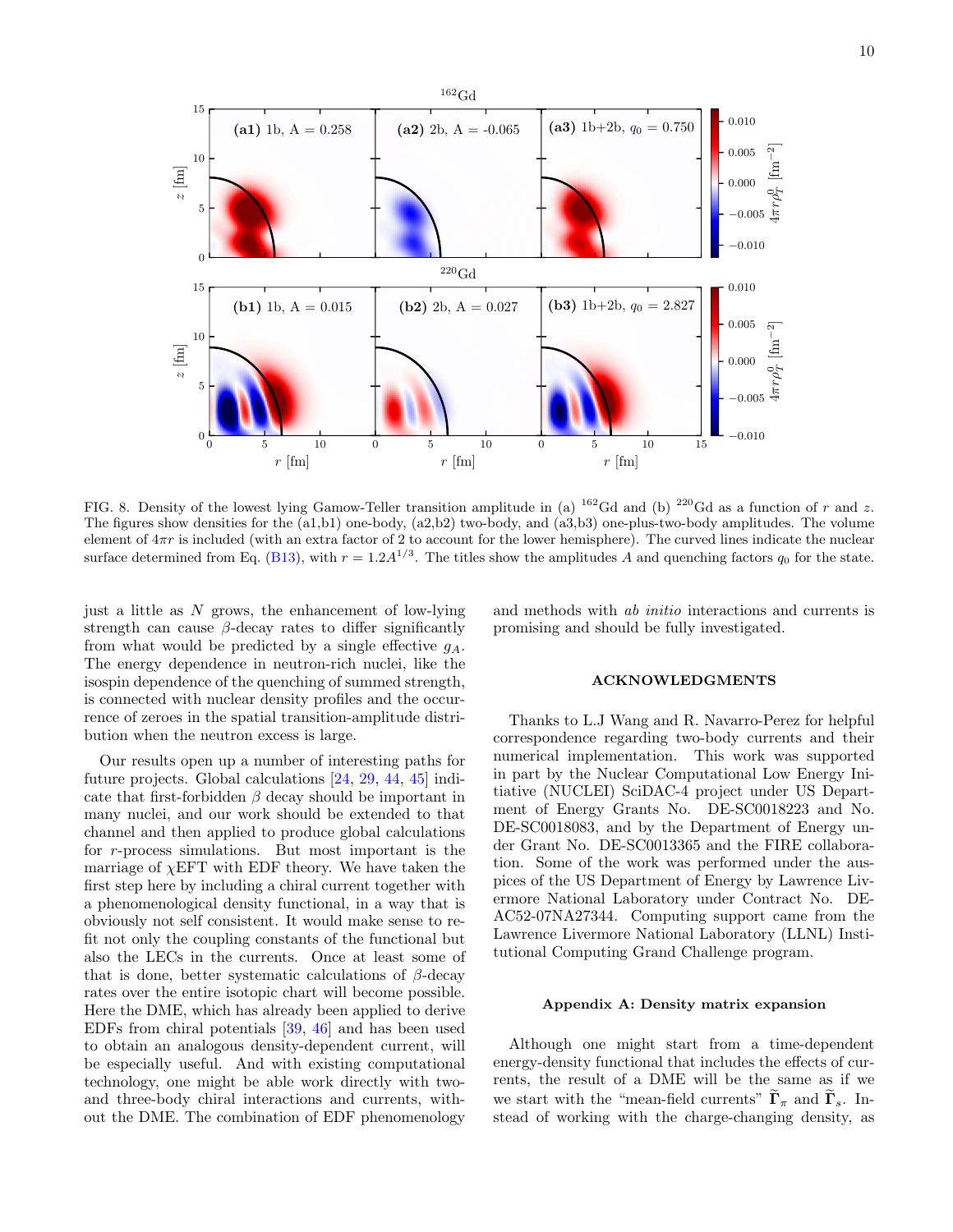we would in an energy functional, we (equivalently) obtain the DME exchange functional by applying Eq. (24) from Ref. [\[36\]](#page-12-24) directly to the products of single-particle wave functions (those corresponding to the single particle states i and j in, e.g., Eq.  $(12)$  as well as to densities. Using the 4-component spin-isospin vector  $\Psi_i(\mathbf{r})$  in place of the individual components  $\varphi_i(\mathbf{r}, \sigma, \tau)$ , we have

<span id="page-10-1"></span>
$$
\Psi_i^{\dagger}(\mathbf{r}_1)\Psi_j(\mathbf{r}_2) = e^{i\mathbf{r}\cdot\mathbf{k}}e^{\mathbf{r}\cdot\left[\frac{1}{2}(\nabla_1-\nabla_2)-i\mathbf{k}\right]}\Psi_i^{\dagger}(\mathbf{r}_1)\Psi_j(\mathbf{r}_2)\Big|_{\mathbf{r}_1=\mathbf{r}_2=\mathbf{R}}
$$
\n
$$
\simeq e^{i\mathbf{r}\cdot\mathbf{k}}\left\{1+\mathbf{r}\cdot\left[\frac{1}{2}(\nabla_1-\nabla_2)-i\mathbf{k}\right]+\frac{1}{2}\left(\mathbf{r}\cdot\left[\frac{1}{2}(\nabla_1-\nabla_2)-i\mathbf{k}\right]\right)^2\right\}\Psi_i^{\dagger}(\mathbf{r}_1)\Psi_j(\mathbf{r}_2)\Big|_{\mathbf{r}_1=\mathbf{r}_2=\mathbf{R}}.\tag{A1}
$$

Here k is a characteristic momentum,  $r \equiv r_1 - r_2$ , and  $\boldsymbol{R} \equiv \frac{1}{2}(\boldsymbol{r}_1 + \boldsymbol{r}_2).$ 

For the decaying nucleon labeled by  $i$  and  $j$ , we take the characteristic momentum to have magnitude  $k_F$ . Assuming that the decaying nucleon is near the Fermi surface, working at the leading-order in Eq. [\(A1\)](#page-10-1) for the decaying-nucleon states  $|i\rangle$  and  $|j\rangle$  – that is, neglecting all terms in the large braces except " $1$ ," – and averaging over angles for the momenta  $k$  (with the assumption that the system is spherically symmetric) gives

$$
\Psi_i^{\dagger}(\mathbf{r}_1)\Psi_j(\mathbf{r}_2) \longrightarrow \Pi_1^s \left[ k_F(\mathbf{R})r \right] \Psi_i^{\dagger}(\mathbf{R})\Psi_j(\mathbf{R}), \quad \text{(A2)}
$$

with  $\Pi_1^s[kr] \equiv j_0(kr)$  [\[36\]](#page-12-24). For the nucleon densities associated with  $\varphi_k$  and  $\varphi_l$  in Eq. [\(12\)](#page-2-4), we use the expansion expressions from Ref. [\[36\]](#page-12-24). If, as for the full current, we neglect the terms in Eq. [\(7\)](#page-1-4) that contain  $p_1$  and  $p_2$ , the non-local spin density does not contribute and integrating the chiral current together with  $\Pi_1^s \left[ k_F(\mathbf{R}) r \right]$  and the nucleon density from Eq. (26) of Ref. [\[36\]](#page-12-24) over the relative coordinate  $r$  eliminates many of the other terms in Eq. [\(7\)](#page-1-4). The integrals, together with the replacement of  $\mathbb R$  by the one-body coordinate  $\mathbb r$ , result in Eq. [\(17\)](#page-3-2). The expansion can be continued to higher order in both the wave functions of the decaying nucleon and the densities associated with the other nucleons, but we do not present the results of that analysis here.

The direct part of the current can also be expanded in the manner described in Ref. [\[40\]](#page-12-17), where it was applied to the Gogny interaction. When used together with the chiral interaction, however, the expansion does not converge quickly, at least in our tests. We attribute the problems to the long range of pion exchange. In any event, in leading order the direct current does not contribute at all, so that the most of the effects of the two-body currents come from the exchange current.

#### <span id="page-10-0"></span>Appendix B: Transition densities

We wish to understand why the two-body current quenches some low-lying transitions and enhances others, particularly in neutron-rich nuclei. To do so, we compute the spatial density of the transition amplitude

for particular transitions. A transition amplitude to a given state within the FAM depends on the corresponding QRPA eigenvector, which we must extract. Once we have it, we obtain the transition amplitude from

<span id="page-10-3"></span>
$$
\langle m|F|0\rangle = \sum_{\mu < \nu} \left( X_{\mu\nu}^{m*} F_{\mu\nu}^{20} + Y_{\mu\nu}^{m*} F_{\mu\nu}^{02} \right),\tag{B1}
$$

where the  $X$ 's and  $Y$ 's make up the QRPA eigenvector for state  $|m\rangle$ .

Reference [\[47\]](#page-12-25) explains how the QRPA modes are related to the FAM response and shows that they can be determined up to an unknown phase  $e^{i\theta}$  =  $\langle m|\hat{F}|0\rangle/|\langle m|\hat{F}|0\rangle|$ , from the expression

$$
X_{\mu\nu}^{m} = e^{i\theta} \frac{\text{Res}[X^{\text{FAM}}, \Omega_{m}]}{\sqrt{\text{Res}[S, \Omega_{m}]}}, \ Y_{\mu\nu}^{m} = e^{i\theta} \frac{\text{Res}[Y^{\text{FAM}}, \Omega_{m}]}{\sqrt{\text{Res}[S, \Omega_{m}]}},
$$
(B2)

where  $\Omega_m$  is the excitation energy of state  $|m\rangle$ ,  $X^{\text{FAM}}$ and  $Y<sup>FAM</sup>$  are the FAM amplitudes [\[21\]](#page-12-3), S is the FAM re-sponse given, e.g., in Eq. (28) of Ref. [\[47\]](#page-12-25), and  $\text{Res}[A,\Omega_m]$ is the residue of quantity A at frequency  $\Omega_m$ . One can extract the residues of the FAM quantities from contour integrals, but it is difficult to choose a contour that contains only a single transition. A more efficient but more approximate method to extract the residues is to compute the FAM quantities a small distance  $\gamma$  above the real axis. The residue of S is then given by  $[48]$ 

<span id="page-10-2"></span>
$$
Res[S, \Omega_m] \approx -\gamma Im[S(\Omega_m + i\gamma)]. \tag{B3}
$$

A similar relation holds for  $X^{FAM}$  and  $Y^{FAM}$  if we choose the undetermined phase such that the QRPA eigenvectors are real. To verify that the energy at which we are evaluating these functions is indeed a QRPA eigenvalue, and that the peak is well-separated enough for the approximation in Eq. [\(B3\)](#page-10-2) to hold, we compute the norm of the QRPA mode we extract:

$$
N = \sum_{\mu < \nu} \left( X_{\mu\nu}^{m*} X_{\mu\nu}^m - Y_{\mu\nu}^{m*} Y_{\mu\nu}^m \right). \tag{B4}
$$

If  $N$  is close to one, we can be confident the results are close to the true QRPA values. The transitions highlighted in Fig. [6](#page-7-1) all have values of  $N > 0.99$  for  $\gamma = 0.01$  MeV.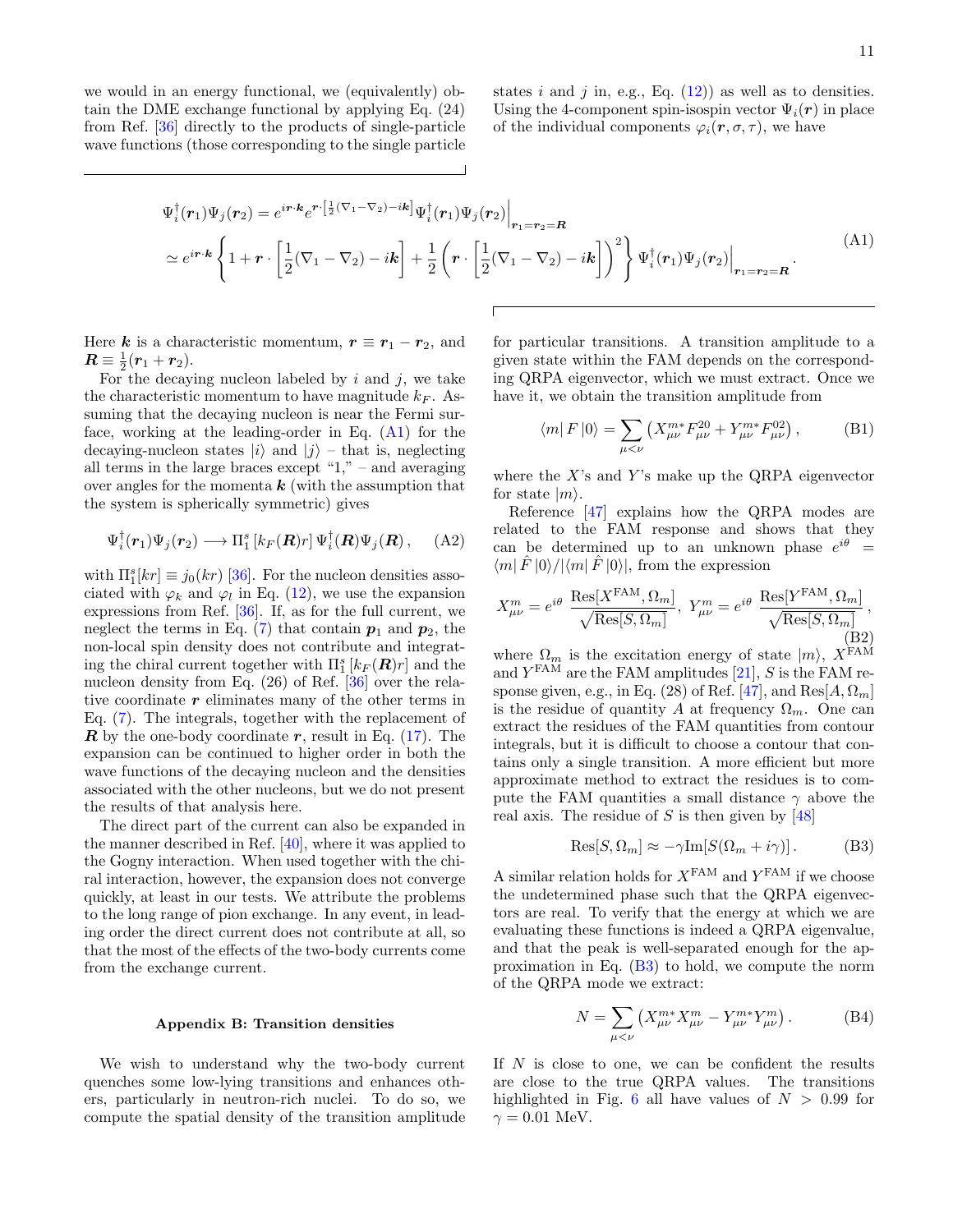To obtain a spatial density for the transition amplitude we express Eq.  $(B1)$  in coordinate space. Because the mean fields for one-body and two-body currents are onebody operators, they have the simple form

$$
\hat{F} = \sum_{ij} f_{ij}^{11} a_i^{\dagger} a_j , \qquad (B5)
$$

and the (charge-changing) transition-amplitude density can be defined through the relation

$$
\langle m|\hat{F}|0\rangle = \int d^3r \,\rho_T^m(\mathbf{r}),\qquad (B6)
$$

where, for  $\beta^-$  transitions,

<span id="page-11-17"></span>
$$
\rho_T^m(r) = \sum_{\sigma,\sigma'} \int d^3r' \,\delta \rho^m(\mathbf{r}\sigma p, \mathbf{r}'\sigma' n) f^{11}(\mathbf{r}\sigma p, \mathbf{r}'\sigma' n) \,. \tag{B7}
$$

In Eq. [\(B7\)](#page-11-17) the term  $\delta \rho^m$  is the density perturbation for the  $m<sup>th</sup>$  QRPA mode in coordinate space, obtained through a change of basis,

<span id="page-11-18"></span>
$$
\delta \rho^m(\mathbf{r}\sigma p, \mathbf{r}'\sigma' n) = \sum_{pn} \phi_p^*(\mathbf{r}'\sigma' p) \phi_n(\mathbf{r}\sigma n) \delta \rho_m^m ,\qquad(B8)
$$

where the  $\phi_k(\mathbf{r}\sigma\tau) \equiv \psi_{n_r n_z}^{|\Lambda|}(r, z) \frac{e^{i\Lambda \phi}}{\sqrt{2\pi}} \chi_{\Sigma}(\sigma) \chi_q(\tau)$  are axially-deformed oscillator basis states and the  $\delta \rho_{pn}^m$  are given by the inverse Bogoliubov transformation,

$$
\delta \rho_{pn}^m = U_{p\pi} X_{\pi\nu}^m V_{n\nu}^T - V_{p\pi}^* Y_{\pi\nu}^m U_{n\nu}^\dagger ,\qquad (B9)
$$

where  $U_{p\pi}$  refers to the  $p^{\text{th}}$  basis component of the  $\pi^{\text{th}}$ proton quasiparticle state and  $U_{n\nu}^{\dagger}$  refers to the  $n^{\text{th}}$  basis component of the  $\nu^{\text{th}}$  neutron quasiparticle state.

The full two-body current is non-local in position space, so we use the DME approximation to get a transition-amplitude density that depends on the local particle density. We then define a density-dependent function  $g[\rho]$  such that the one-, two-, and one-plus-twobody current external fields can all be written in the form

<span id="page-11-19"></span>
$$
f^{11}(r\sigma\tau, \mathbf{r}'\sigma'\tau') = g[\rho(\mathbf{r})] \delta(\mathbf{r} - \mathbf{r}')
$$
  
 
$$
\times \langle \sigma | \sigma | \sigma' \rangle \langle \tau | t_- | \tau' \rangle \quad \text{(B10)}
$$

with

$$
g[\rho(\mathbf{r})] = \begin{cases}\n-1 & \text{one-body} \\
f[\rho(\mathbf{r})] & \text{two-body} \\
-1 + f[\rho(\mathbf{r})] & \text{one-plus-two-body}\n\end{cases}
$$
\n(B11)

and  $f[\rho]$  the density-dependent function in Eq. [\(20\)](#page-4-2).

Inserting Eqs.  $(B8)$  and  $(B10)$  into Eq.  $(B7)$  we obtain the transition-amplitude density in our axially-deformed oscillator basis:

$$
\rho_T^m(\mathbf{r}) = g[\rho(\mathbf{r})] \sum_{pn} \delta \rho_{pn}^m \psi_p(r, z) \psi_n(r, z)
$$

$$
\times \langle \sigma_p | \mathbf{\sigma} | \sigma_n \rangle \delta_{\Lambda_p \Lambda_n} . \quad (B12)
$$

The angular parts of the oscillator wave functions cause terms for which  $\Lambda_p \neq \Lambda_n$  to vanish, so we have replaced them with a Kronecker delta to make the density real.

Finally, to construct radial plots for the twodimensional axially-symmetric density, we can average the density over shells defined by a spherical radius  $r$ and the deformation  $\beta_2$ ,

<span id="page-11-16"></span>
$$
S(r,\theta) = r \left[ e^{-\frac{1}{2}\beta_2 \sqrt{\frac{5}{4\pi}}} \cos(\theta) + e^{+\beta_2 \sqrt{\frac{5}{4\pi}}} \sin(\theta) \right].
$$
\n(B13)

For spherical nuclei  $\beta_2 = 0$ , so the surfaces becomes spheres and the value of the density over the surfaces is constant.

- <span id="page-11-0"></span>[1] R. H. Stuewer, "The seventh solvay conference: Nuclear physics at the crossroads," in [No Truth Except in the De](http://dx.doi.org/ 10.1007/978-94-011-0217-9_15)[tails: Essays in Honor of Martin J. Klein](http://dx.doi.org/ 10.1007/978-94-011-0217-9_15), edited by A. J. Kox and D. M. Siegel (Springer Netherlands, Dordrecht, 1995) pp. 333–362.
- <span id="page-11-1"></span>[2] B. A. Brown and B. H. Wildenthal, [Annu. Rev. Nucl.](http://dx.doi.org/10.1146/annurev.ns.38.120188.000333) Part. Sci. 38[, 29 \(1988\).](http://dx.doi.org/10.1146/annurev.ns.38.120188.000333)
- <span id="page-11-2"></span>[3] W.-T. Chou, E. K. Warburton, and B. A. Brown, *[Phys.](http://dx.doi.org/10.1103/PhysRevC.47.163)* Rev. C 47[, 163 \(1993\).](http://dx.doi.org/10.1103/PhysRevC.47.163)
- [4] G. Martínez-Pinedo, A. Poves, E. Caurier, and A. P. Zuker, Phys. Rev. C 53[, R2602 \(1996\).](http://dx.doi.org/10.1103/PhysRevC.53.R2602)
- <span id="page-11-3"></span>[5] V. Kumar, P. C. Srivastava, and H. Li, [J. Phys. G: Nucl.](http://dx.doi.org/10.1088/0954-3899/43/10/105104) Part. Phys. 43[, 105104 \(2016\).](http://dx.doi.org/10.1088/0954-3899/43/10/105104)
- <span id="page-11-4"></span>[6] J. T. Suhonen, [Front. Phys.](http://dx.doi.org/10.3389/fphy.2017.00055) 5, 55 (2017).
- <span id="page-11-5"></span>[7] J. Engel and J. Menéndez, [Rep. Prog. Phys.](http://dx.doi.org/10.1088/1361-6633/aa5bc5) 80, 046301 [\(2017\).](http://dx.doi.org/10.1088/1361-6633/aa5bc5)
- <span id="page-11-6"></span>[8] P. Gysbers, G. Hagen, J. D. Holt, G. R. Jansen, T. D. Morris, P. Navrátil, T. Papenbrock, S. Quaglioni, A. Schwenk, S. R. Stroberg, and K. A. Wendt, [Nat.](http://dx.doi.org/10.1038/s41567-019-0450-7)

Phys. 15[, 428 \(2019\).](http://dx.doi.org/10.1038/s41567-019-0450-7)

- <span id="page-11-7"></span>[9] J. Menéndez, D. Gazit, and A. Schwenk, [Phys. Rev.](http://dx.doi.org/10.1103/PhysRevLett.107.062501) Lett. **107**[, 062501 \(2011\).](http://dx.doi.org/10.1103/PhysRevLett.107.062501)
- <span id="page-11-15"></span>[10] J. Menéndez, D. Gazit, and A. Schwenk, [Phys. Rev. D](http://dx.doi.org/10.1103/PhysRevD.86.103511) 86[, 103511 \(2012\).](http://dx.doi.org/10.1103/PhysRevD.86.103511)
- <span id="page-11-14"></span>[11] P. Klos, J. Menéndez, D. Gazit, and A. Schwenk, [Phys.](http://dx.doi.org/10.1103/PhysRevD.88.083516) Rev. D 88[, 083516 \(2013\).](http://dx.doi.org/10.1103/PhysRevD.88.083516)
- <span id="page-11-8"></span>[12] J. Engel, F. Simkovic, and P. Vogel,  $Phys.$  Rev. C  $89$ , [64308 \(2014\).](http://dx.doi.org/10.1103/PhysRevC.89.064308)
- <span id="page-11-9"></span>[13] J. C. Hardy and I. S. Towner, *[Phys. Rev. C](http://dx.doi.org/10.1103/PhysRevC.102.045501)* **102**, 045501 [\(2020\).](http://dx.doi.org/10.1103/PhysRevC.102.045501)
- <span id="page-11-10"></span>[14] J. Walecka, in *[Muon Phys.](http://dx.doi.org/10.1016/b978-0-12-360602-0.50010-5)* (Academic Press, Inc., 1975) Chap. 5, pp. 113–218.
- <span id="page-11-11"></span>[15] P. Zyla et al. (Particle Data Group), [Prog. Theor. Exp.](http://dx.doi.org/10.1093/ptep/ptaa104) Phys. 2020[, 083C01 \(2020\).](http://dx.doi.org/10.1093/ptep/ptaa104)
- <span id="page-11-12"></span>[16] T.-S. Park, L. E. Marcucci, R. Schiavilla, M. Viviani, A. Kievsky, S. Rosati, K. Kubodera, D.-P. Min, and M. Rho, Phys. Rev. C 67[, 055206 \(2003\).](http://dx.doi.org/10.1103/PhysRevC.67.055206)
- <span id="page-11-13"></span>[17] H. Krebs, E. Epelbaum, and U.-G. Meißner, [Ann. Phys.](http://dx.doi.org/10.1016/J.AOP.2017.01.021)